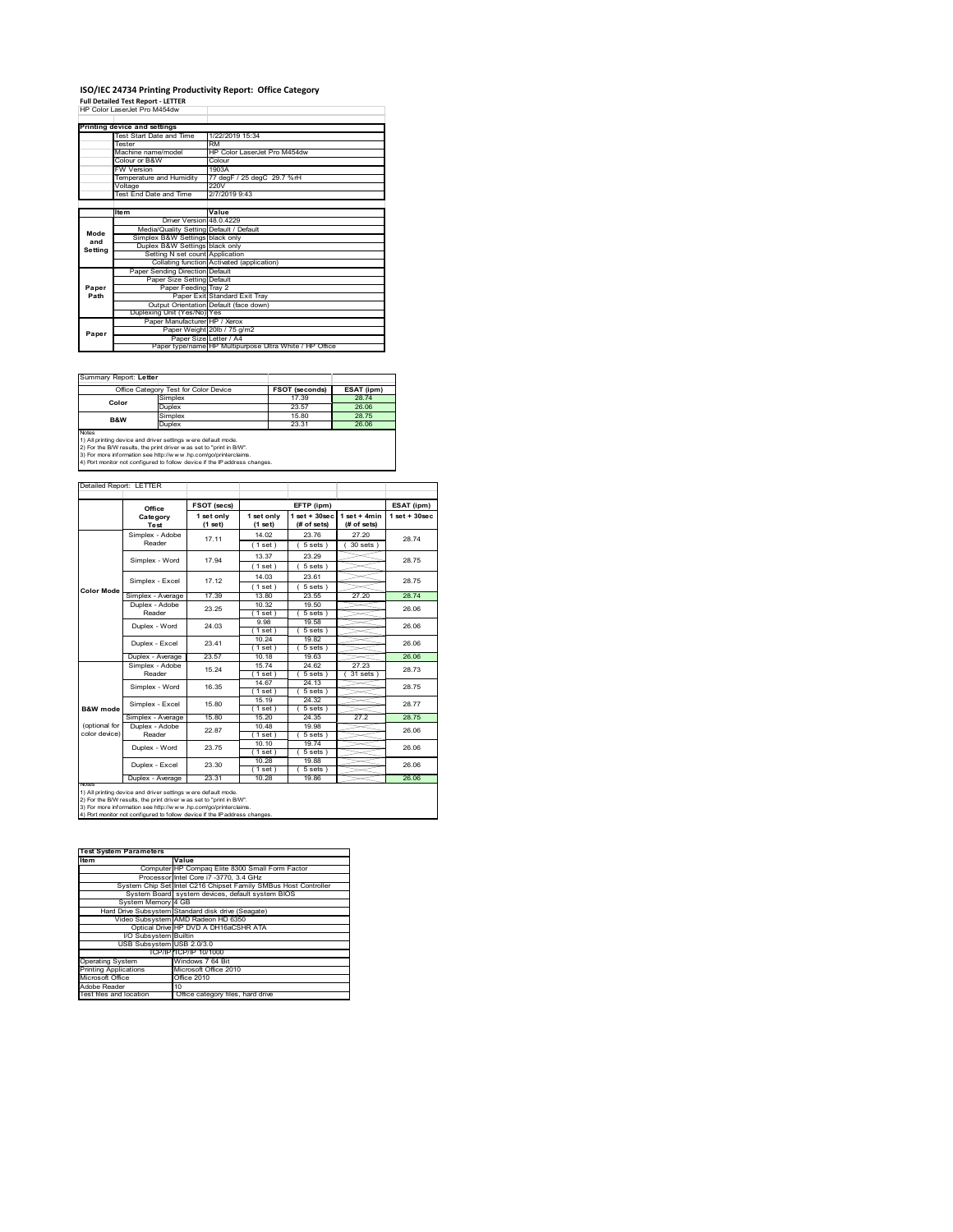# **ISO/IEC 24734 Printing Productivity Report: Office Category<br>Full Detailed Test Report - A4<br>HP Color LaserJet Pro M454dw**

|         | ווו טטוטו במסטוטטנו וט ואודט־דע או      |                                                         |  |
|---------|-----------------------------------------|---------------------------------------------------------|--|
|         | Printing device and settings            |                                                         |  |
|         | Test Start Date and Time                | 1/22/2019 15:34                                         |  |
|         | Tester                                  | RM                                                      |  |
|         |                                         |                                                         |  |
|         | Machine name/model                      | HP Color LaserJet Pro M454dw                            |  |
|         | Colour or B&W                           | Colour                                                  |  |
|         | <b>FW Version</b>                       | 1903A                                                   |  |
|         | Temperature and Humidity                | 77 degF / 25 degC 29.7 %rH                              |  |
|         | Voltage                                 | 220V                                                    |  |
|         | Test End Date and Time                  | 2/7/2019 9:43                                           |  |
|         |                                         |                                                         |  |
|         | <b>Item</b>                             | Value                                                   |  |
|         | Driver Version 48.0.4229                |                                                         |  |
| Mode    | Media/Quality Setting Default / Default |                                                         |  |
| and     | Simplex B&W Settings black only         |                                                         |  |
| Setting | Duplex B&W Settings black only          |                                                         |  |
|         | Setting N set count Application         |                                                         |  |
|         |                                         | Collating function Activated (application)              |  |
|         | Paper Sending Direction Default         |                                                         |  |
|         | Paper Size Setting Default              |                                                         |  |
| Paper   | Paper Feeding Tray 2                    |                                                         |  |
| Path    |                                         | Paper Exit Standard Exit Trav                           |  |
|         |                                         | Output Orientation Default (face down)                  |  |
|         | Duplexing Unit (Yes/No) Yes             |                                                         |  |
|         | Paper Manufacturer HP / Xerox           |                                                         |  |
| Paper   |                                         | Paper Weight 20lb / 75 g/m2                             |  |
|         |                                         | Paper Size Letter / A4                                  |  |
|         |                                         | Paper type/name HP Multipurpose Ultra White / HP Office |  |

Summary Report: **A4**

|                                                                            | Office Category Test for Color Device | <b>FSOT (seconds)</b> | ESAT (ipm) |  |  |  |
|----------------------------------------------------------------------------|---------------------------------------|-----------------------|------------|--|--|--|
| Colour                                                                     | Simplex                               | 17.92                 | 27.19      |  |  |  |
|                                                                            | Duplex                                | 24 34                 | 24.78      |  |  |  |
| <b>B&amp;W</b>                                                             | Simplex                               | 16.21                 | 27 19      |  |  |  |
|                                                                            | Duplex<br>24 11                       |                       | 24 78      |  |  |  |
| Notes                                                                      |                                       |                       |            |  |  |  |
| 1) All printing device and driver settings were default mode.              |                                       |                       |            |  |  |  |
| 2) For the B/W results, the print driver was set to "print in B/W".        |                                       |                       |            |  |  |  |
| 3) For more information see http://www.hp.com/go/printerclaims.            |                                       |                       |            |  |  |  |
| 4) Port monitor not configured to follow device if the IP address changes. |                                       |                       |            |  |  |  |

#### Detailed Report: A4

|                                | Office                    | FSOT (secs)           |                       | EFTP (ipm)                     |                               | ESAT (ipm)        |
|--------------------------------|---------------------------|-----------------------|-----------------------|--------------------------------|-------------------------------|-------------------|
|                                | Category<br>Test          | 1 set only<br>(1 set) | 1 set only<br>(1 set) | $1$ set + 30sec<br>(# of sets) | $1$ set + 4min<br>(# of sets) | $1$ set $+30$ sec |
|                                | Simplex - Adobe<br>Reader | 17.48                 | 1372<br>(1 set)       | 22.59<br>$5 sets$ )            | 25.80<br>$29$ sets $)$        | 27.19             |
|                                | Simplex - Word            | 1871                  | 12.83<br>(1 set)      | 22.16<br>$5 sets$ )            |                               | 27 20             |
| Colour                         | Simplex - Excel           | 17.57                 | 13.66<br>(1 set)      | 22.70<br>$5 sets$ )            |                               | 27 19             |
| Mode                           | Simplex - Average         | 17.92                 | 13.40                 | 22.48                          | 25.80                         | 27.19             |
|                                | Duplex - Adobe<br>Reader  | 23.94                 | 10.00<br>(1 set)      | 18.94<br>$5 sets$ )            |                               | 24.80             |
|                                | Duplex - Word             | 24.96                 | 9.62<br>1 set 1       | 18.72<br>$5 sets$ )            |                               | 24.78             |
|                                | Duplex - Excel            | 24 12                 | 9.94<br>1 set)        | 18.98<br>$5 sets$ )            |                               | 24 78             |
|                                | Duplex - Average          | 24.3                  | 9.85                  | 18.88                          |                               | 24.78             |
|                                | Simplex - Adobe<br>Reader | 15.65                 | 15.33<br>$1$ set)     | 23.48<br>5 sets                | 25.91<br>29 sets              | 27 19             |
|                                | Simplex - Word            | 16.90                 | 14.19<br>(1 set)      | 22.90<br>$5 sets$ )            |                               | 27.18             |
| B&W mode                       | Simplex - Excel           | 16.07                 | 14.93<br>(1 set)      | 23.39<br>5 sets)               |                               | 27.21             |
|                                | Simplex - Average         | 162                   | 14 81                 | 23 25                          | 25.9                          | 27 19             |
| (optional for<br>color device) | Duplex - Adobe<br>Reader  | 23.59                 | 10.16<br>(1 set)      | 19.14<br>5 sets)               |                               | 24 78             |
|                                | Duplex - Word             | 24 69                 | 9.70<br>(1 set)       | 18.82<br>$5 sets$ )            |                               | 24.78             |
|                                | Duplex - Excel            | 24 03                 | 9.98<br>$1$ set)      | 19.04<br>5 sets)               |                               | 24 78             |
|                                | Duplex - Average          | 24.1                  | 9 9 4                 | 19.00                          |                               | 24.78             |

2) For the B/W results, the print driver w as set to "print in B/W".<br>3) For more information see http://w w v.hp.com/go/printerclaims.<br>4) Port monitor not configured to follow device if the IP address changes.

#### **Test System Parameters**

| Item                         | Value                                                           |
|------------------------------|-----------------------------------------------------------------|
|                              | Computer HP Compaq Elite 8300 Small Form Factor                 |
|                              | Processor Intel Core i7 -3770, 3.4 GHz                          |
|                              | System Chip Set Intel C216 Chipset Family SMBus Host Controller |
|                              | System Board system devices, default system BIOS                |
| System Memory 4 GB           |                                                                 |
|                              | Hard Drive Subsystem Standard disk drive (Seagate)              |
|                              | Video Subsystem AMD Radeon HD 6350                              |
|                              | Optical Drive HP DVD A DH16aCSHR ATA                            |
| I/O Subsystem Builtin        |                                                                 |
| USB Subsystem USB 2.0/3.0    |                                                                 |
|                              | TCP/IP TCP/IP 10/1000                                           |
| <b>Operating System</b>      | Windows 7 64 Bit                                                |
| <b>Printing Applications</b> | Microsoft Office 2010                                           |
| Microsoft Office             | Office 2010                                                     |
| Adobe Reader                 | 10                                                              |
| Test files and location      | Office category files, hard drive                               |
|                              |                                                                 |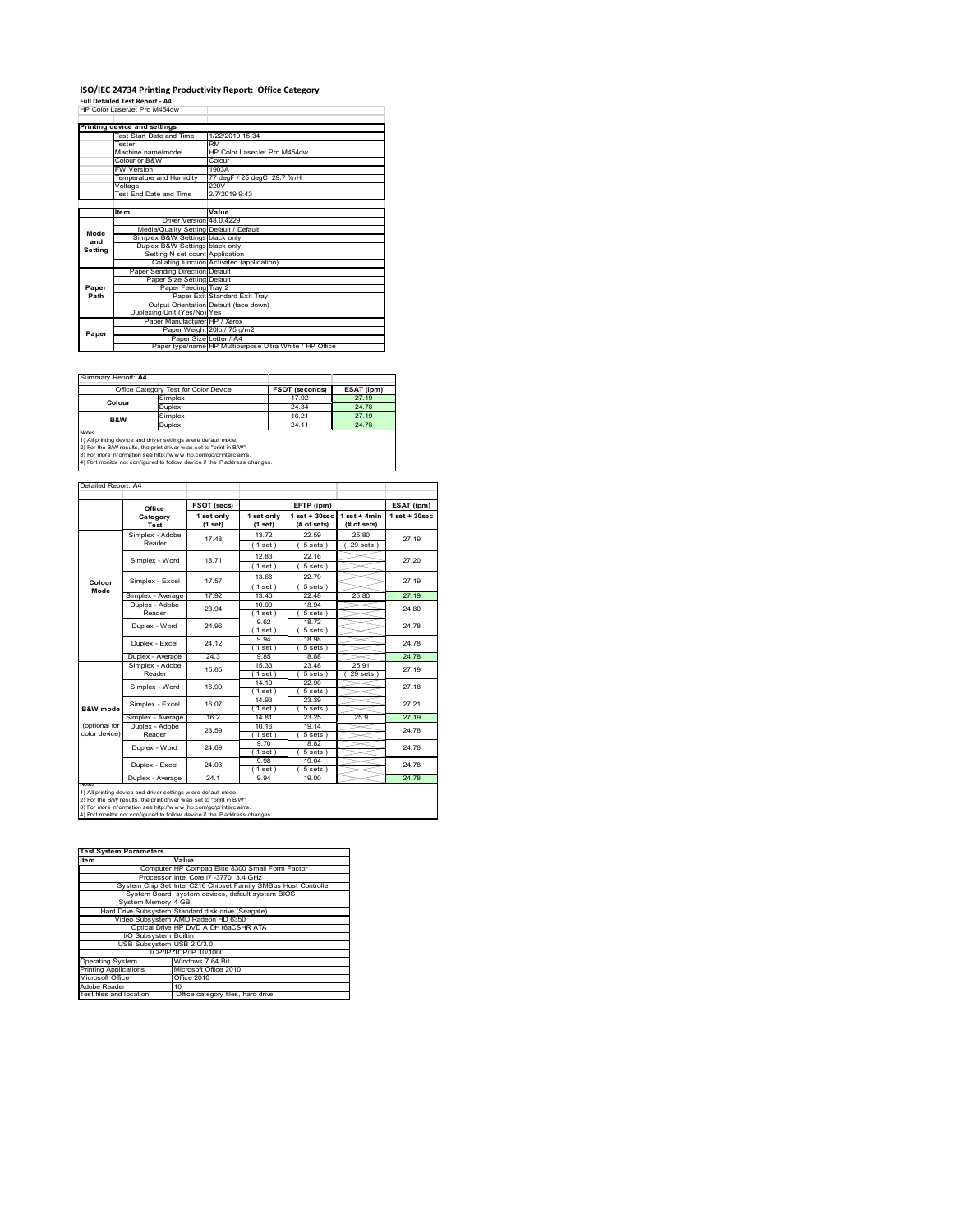## **ISO/IEC 24734 Printing Productivity Report: Office Category Feature Performance Full Report ‐ Office Feature Performance Test** HP Color LaserJet Pro M454dw

|         | Printing device and settings            |                                                         |  |  |
|---------|-----------------------------------------|---------------------------------------------------------|--|--|
|         | Test Start Date and Time                | 1/22/2019 15:34                                         |  |  |
|         | <b>Tester</b>                           | <b>RM</b>                                               |  |  |
|         | Machine name/model                      | HP Color Laser let Pro M454dw                           |  |  |
|         | Colour or B&W                           | Colour                                                  |  |  |
|         | <b>FW Version</b>                       | 1903A                                                   |  |  |
|         | Temperature and Humidity                | 77 degF / 25 degC 29.7 %rH                              |  |  |
|         | Voltage                                 | 220V                                                    |  |  |
|         | Test End Date and Time                  | 2/7/2019 9:43                                           |  |  |
|         |                                         |                                                         |  |  |
|         | <b>Item</b>                             | Value                                                   |  |  |
|         | Driver Version 48 0 4229                |                                                         |  |  |
| Mode    | Media/Quality Setting Default / Default |                                                         |  |  |
| and     | Simplex B&W Settings black only         |                                                         |  |  |
| Setting | Duplex B&W Settings black only          |                                                         |  |  |
|         | Setting N set count Application         |                                                         |  |  |
|         |                                         | Collating function Activated (application)              |  |  |
|         | Paper Sending Direction Default         |                                                         |  |  |
|         | Paper Size Setting Default              |                                                         |  |  |
| Paper   | Paper Feeding Trav 2                    |                                                         |  |  |
| Path    |                                         | Paper Exit Standard Exit Tray                           |  |  |
|         |                                         | Output Orientation Default (face down)                  |  |  |
|         | Duplexing Unit (Yes/No) Yes             |                                                         |  |  |
|         | Paper Manufacturer HP / Xerox           |                                                         |  |  |
| Paper   |                                         | Paper Weight 20lb / 75 g/m2                             |  |  |
|         | Paper Size Letter / A4                  |                                                         |  |  |
|         |                                         | Paper type/name HP Multipurpose Ultra White / HP Office |  |  |

٦

| ISO Print Productivity Report: Feature Performance Test Summary                                                                                                                                                                                                                                   |         |                               |                                      |  |  |  |
|---------------------------------------------------------------------------------------------------------------------------------------------------------------------------------------------------------------------------------------------------------------------------------------------------|---------|-------------------------------|--------------------------------------|--|--|--|
|                                                                                                                                                                                                                                                                                                   |         |                               | <b>Feature Performance Ratio</b>     |  |  |  |
| <b>Printing Modes</b><br>(Feature Adobe Reader - Office test file)                                                                                                                                                                                                                                |         | FSOT (base)<br>FSOT (feature) | <b>ESAT</b> (feature)<br>ESAT (base) |  |  |  |
| A5. Landscape Feed. Simplex. Colour                                                                                                                                                                                                                                                               | Simplex | 142%                          | 183%                                 |  |  |  |
| A5, Portrait Feed, Simplex, Colour                                                                                                                                                                                                                                                                | Simplex | 103%                          | 29%                                  |  |  |  |
| Legal, Simplex, Colour                                                                                                                                                                                                                                                                            | Simplex |                               |                                      |  |  |  |
| Legal, Duplex, Colour                                                                                                                                                                                                                                                                             | Duplex  |                               |                                      |  |  |  |
| A4. 1200 dpi. Simplex. Colour                                                                                                                                                                                                                                                                     | Simplex |                               |                                      |  |  |  |
| Letter, 1200 dpi, Simplex, Colour                                                                                                                                                                                                                                                                 | Simplex |                               |                                      |  |  |  |
| A4, General Office, Simplex, Colour                                                                                                                                                                                                                                                               | Simplex |                               |                                      |  |  |  |
| Letter, General Office, Simplex, Colour                                                                                                                                                                                                                                                           | Simplex |                               |                                      |  |  |  |
| A5. Landscape Feed. Simplex, B/W                                                                                                                                                                                                                                                                  | Simplex | 142%                          | 183%                                 |  |  |  |
| A5, Portrait Feed, Simplex, B/W                                                                                                                                                                                                                                                                   | Simplex | 100%                          | 42%                                  |  |  |  |
| Legal, Simplex, B/W                                                                                                                                                                                                                                                                               | Simplex |                               |                                      |  |  |  |
| Legal, Duplex, B/W                                                                                                                                                                                                                                                                                | Duplex  |                               |                                      |  |  |  |
| A4, 1200 dpi, Simplex, B/W                                                                                                                                                                                                                                                                        | Simplex |                               |                                      |  |  |  |
| Letter, 1200 dpi, Simplex, B/W                                                                                                                                                                                                                                                                    | Simplex |                               |                                      |  |  |  |
| A4. General Office. Simplex. B/W                                                                                                                                                                                                                                                                  | Simplex |                               |                                      |  |  |  |
| Letter, General Office, Simplex, B/W                                                                                                                                                                                                                                                              | Simplex |                               |                                      |  |  |  |
| <b>Notes</b><br>1) All printing device and driver settings were default mode.<br>2) Test conducted with 8-paper Office Feature Performance file.<br>3) For more information see http://www.hp.com/go/printerclaims.<br>4) Port monitor not configured to follow device if the IP address changes. |         |                               |                                      |  |  |  |

| <b>Printing Modes</b>                               |                     | <b>Base Printing Mode</b> | <b>Feature Performance</b> |                                  |                                                |                                      |
|-----------------------------------------------------|---------------------|---------------------------|----------------------------|----------------------------------|------------------------------------------------|--------------------------------------|
| Feature Adobe Reader - Office<br>test file (8-page) | <b>FSOT</b><br>Base | <b>ESAT</b><br>Base       | 1 set<br>FSOT (secs)       | $1$ set $+30$ sec.<br>ESAT (ipm) | <b>FSOT</b> (base)<br><b>FSOT</b><br>(feature) | <b>ESAT (feature)</b><br>ESAT (base) |
| A5, Landscape Feed, Simplex, Colour                 | 26.52               | 27.21                     | 18.69                      | 49.9                             | 142%                                           | 183%                                 |
| A5, Portrait Feed, Simplex, Colour                  | 26.52               | 27.21                     | 25.96                      | 8.1                              | 103%                                           | 29%                                  |
| Legal, Simplex, Colour                              | 25.57               | 28.76                     |                            |                                  |                                                |                                      |
| Legal, Duplex, Colour                               | 25.57               | 28.76                     |                            |                                  |                                                |                                      |
| A4, 1200 dpi, Simplex, Colour                       | 26.52               | 27.21                     |                            |                                  |                                                |                                      |
| Letter, 1200 dpi, Simplex, Colour                   | 25.57               | 28.76                     |                            |                                  |                                                |                                      |
| A4, General Office, Simplex, Colour                 | 26.52               | 27.21                     |                            |                                  |                                                |                                      |
| Letter, General Office, Simplex, Colour             | 25.57               | 28.76                     |                            |                                  |                                                |                                      |
| A5. Landscape Feed. Simplex. B/W                    | 24.62               | 27.19                     | 17.41                      | 50.0                             | 142%                                           | 183%                                 |
| A5. Portrait Feed. Simplex. B/W                     | 24.62               | 27.19                     | 24.71                      | 11.5                             | 100%                                           | 42%                                  |
| Legal, Simplex, B/W                                 | 23.84               | 28.75                     |                            |                                  |                                                |                                      |
| Legal, Duplex, B/W                                  | 23.84               | 28.75                     |                            |                                  |                                                |                                      |
| A4, 1200 dpi, Simplex, B/W                          | 24.62               | 27.19                     |                            |                                  |                                                |                                      |
| Letter, 1200 dpi, Simplex, B/W                      | 23.84               | 28.75                     |                            |                                  |                                                |                                      |
| A4. General Office. Simplex. B/W                    | 24.62               | 27.19                     |                            |                                  |                                                |                                      |
| Letter, General Office, Simplex, B/W                | 23.84               | 28.75                     |                            |                                  |                                                |                                      |

2) Test conducted with 8-paper Office Feature Performance file<br>3) For more information see http://w w w .hp.com/go/printerclaims.<br>4) Port monitor not configured to follow device if the IP address changes.

#### **Test System Parameters**

| <b>Item</b>                  | Value                                                           |
|------------------------------|-----------------------------------------------------------------|
|                              | Computer HP Compag Elite 8300 Small Form Factor                 |
|                              | Processor Intel Core i7 -3770, 3.4 GHz                          |
|                              | System Chip Set Intel C216 Chipset Family SMBus Host Controller |
|                              | System Board system devices, default system BIOS                |
| System Memory 4 GB           |                                                                 |
|                              | Hard Drive Subsystem Standard disk drive (Seagate)              |
|                              | Video Subsystem AMD Radeon HD 6350                              |
|                              | Optical Drive HP DVD A DH16aCSHR ATA                            |
| I/O Subsystem Builtin        |                                                                 |
| USB Subsystem USB 2.0/3.0    |                                                                 |
|                              | TCP/IP/TCP/IP 10/1000                                           |
| <b>Operating System</b>      | Windows 7 64 Bit                                                |
| <b>Printing Applications</b> | Microsoft Office 2010                                           |
| Microsoft Office             | Office 2010                                                     |
| Adobe Reader                 | 10                                                              |
|                              | $\sim$ $\sim$ $\sim$ $\sim$ $\sim$ $\sim$ $\sim$ $\sim$         |

and location Office can office category of  $\overline{O}$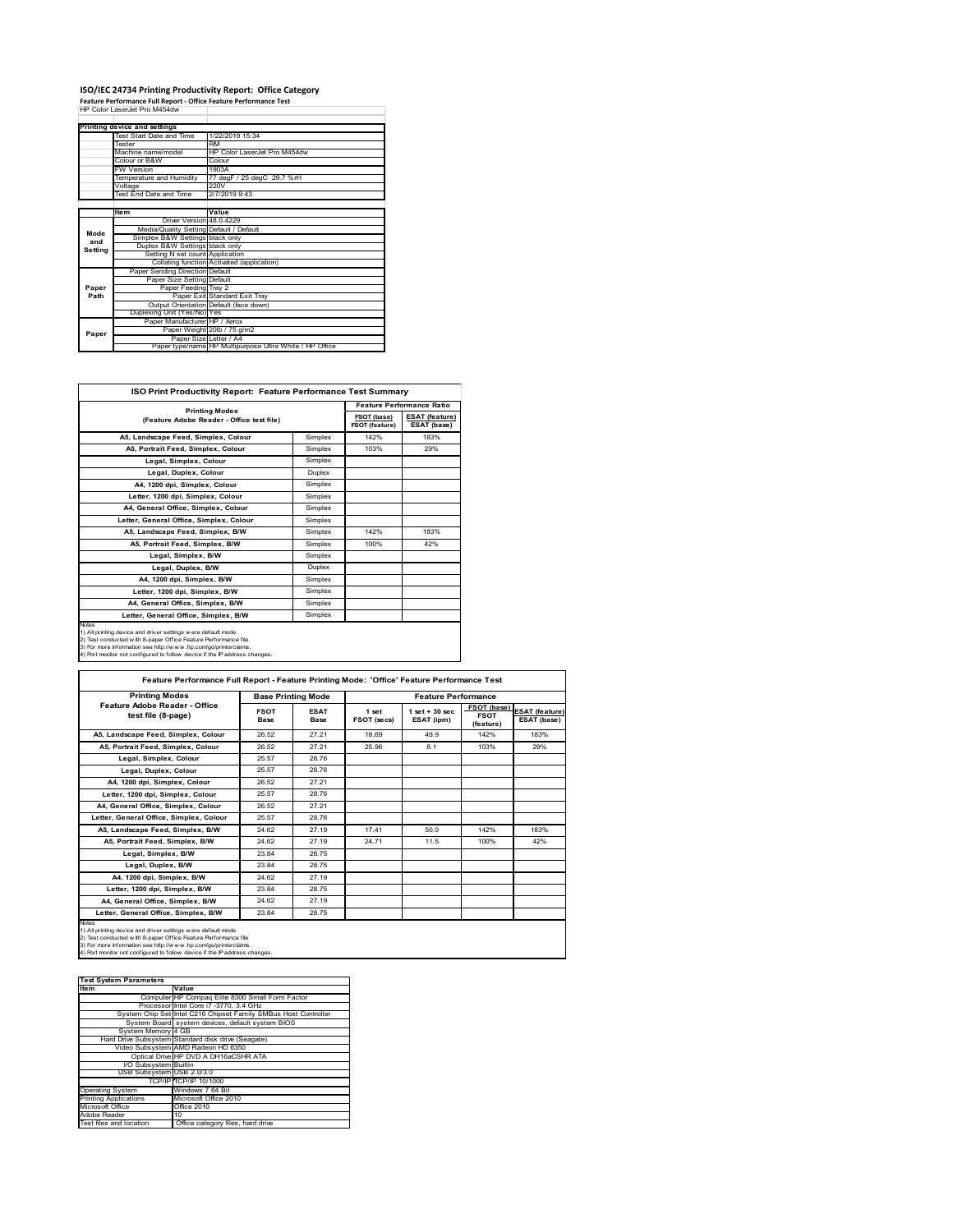#### **ISO/IEC 17629 First Print Out Time Report: Office Category Full Detailed Test Report ‐ LETTER**

| HP Color LaserJet Pro M454dw |  |
|------------------------------|--|

|            | Printing device and settings               |                                |
|------------|--------------------------------------------|--------------------------------|
|            | Test Start Date and Time                   | 1/22/2019 13:31                |
|            | Tester                                     | RM                             |
|            | Machine name/model                         | HP Color LaserJet Pro M454dw   |
|            | Colour or B&W                              | Colour                         |
|            | <b>FW Version</b>                          | 1903A                          |
|            | Configuration (options)                    | Default                        |
|            | Controller                                 | 11501                          |
|            | Printing device page count                 | Not Specified                  |
|            | Printing supplies page count Not Specified |                                |
|            | Temperature and Humidity                   | 77 degF / 25 degC 29.7 %rH     |
|            | Voltage                                    | 220V                           |
|            | Test End Date and Time                     | 1/24/2019 11:10                |
|            |                                            |                                |
|            | <b>Item</b>                                | Value                          |
| Mode       | PDL and driver version                     | 48.0.4229                      |
| and        | Print Quality mode                         | default                        |
| Setting    | <b>B&amp;W</b> settings                    | default                        |
|            | Paper feed orientation                     | Short Edge                     |
| Paper      | Paper type setting                         | default                        |
|            | Paper feeding                              | Standard cassette              |
|            | Paper exit                                 | Standard exit tray             |
| Paper Path | Output orientation                         | default (face up or face down) |

**ISO First Page Out Time Summary Report: Office Category**

| Summary Report: Letter                                                                                                                                                                                            |               |                                                                            |
|-------------------------------------------------------------------------------------------------------------------------------------------------------------------------------------------------------------------|---------------|----------------------------------------------------------------------------|
|                                                                                                                                                                                                                   |               | FPOT from Ready (seconds)                                                  |
| Color                                                                                                                                                                                                             | Simplex       | 10.68                                                                      |
|                                                                                                                                                                                                                   | Duplex        |                                                                            |
| <b>B&amp;W</b>                                                                                                                                                                                                    | Simplex       | 8.99                                                                       |
|                                                                                                                                                                                                                   | <b>Duplex</b> |                                                                            |
| Notes<br>1) All printing device and driver settings w ere default mode.<br>2) For the B/W results, the print driver was set to "print in B/W".<br>3) For more information see http://www.hp.com/go/printerclaims. |               | 4) Port monitor not configured to follow device if the IP address changes. |
| 5) Page counts w ere collected after completion of the tests.                                                                                                                                                     |               |                                                                            |

| ISO First Page Out Time Report: Office Category |                                                                                                                                                                                                                                                                                                                                                                                                             |                            |                                   |                                   |                            |                   |  |
|-------------------------------------------------|-------------------------------------------------------------------------------------------------------------------------------------------------------------------------------------------------------------------------------------------------------------------------------------------------------------------------------------------------------------------------------------------------------------|----------------------------|-----------------------------------|-----------------------------------|----------------------------|-------------------|--|
| <b>Detailed Report: LETTER</b>                  |                                                                                                                                                                                                                                                                                                                                                                                                             | Word<br>(seconds)          | Excel<br>(seconds)                | Adobe<br>Reader<br>(seconds)      | Average<br>(seconds)       | <b>Delay Time</b> |  |
|                                                 | FPOT from Ready - Simplex                                                                                                                                                                                                                                                                                                                                                                                   | 11.27                      | 10.35                             | 10.39                             | 10.68                      | 48 Seconds        |  |
|                                                 | FPOT from Ready - Duplex                                                                                                                                                                                                                                                                                                                                                                                    |                            |                                   |                                   |                            |                   |  |
| <b>Color Mode</b>                               | FPOT from Sleep - Simplex                                                                                                                                                                                                                                                                                                                                                                                   |                            |                                   | 11.98                             |                            | 61 Minutes        |  |
|                                                 | Recovery Time                                                                                                                                                                                                                                                                                                                                                                                               |                            |                                   | 1.6                               |                            |                   |  |
|                                                 | FPOT from Off - Simplex                                                                                                                                                                                                                                                                                                                                                                                     |                            |                                   | 39 71                             |                            |                   |  |
|                                                 | Warm-up Time                                                                                                                                                                                                                                                                                                                                                                                                |                            |                                   | 0.00                              |                            |                   |  |
|                                                 | FPOT from Ready - Simplex                                                                                                                                                                                                                                                                                                                                                                                   | 9.55                       | 8.79                              | 8.61                              | 8.99                       | 48 Seconds        |  |
|                                                 | FPOT from Ready - Duplex                                                                                                                                                                                                                                                                                                                                                                                    |                            |                                   |                                   |                            |                   |  |
| <b>B&amp;W Mode</b>                             | FPOT from Sleep - Simplex                                                                                                                                                                                                                                                                                                                                                                                   |                            |                                   | 11.76                             |                            | 61 Minutes        |  |
|                                                 |                                                                                                                                                                                                                                                                                                                                                                                                             |                            |                                   |                                   |                            |                   |  |
|                                                 | Recovery Time                                                                                                                                                                                                                                                                                                                                                                                               |                            |                                   | 3.1                               |                            |                   |  |
|                                                 | FPOT from Off - Simplex                                                                                                                                                                                                                                                                                                                                                                                     |                            |                                   | 36.00                             |                            |                   |  |
| Notes                                           | Warm-up Time                                                                                                                                                                                                                                                                                                                                                                                                |                            |                                   | 0.00                              |                            |                   |  |
| <b>HP Data Table</b>                            | 1) All printing device and driver settings w ere default mode.<br>2) For the B/W results, the print driver was set to "print in B/W".<br>3) For more information see http://www.hp.com/go/printerclaims.<br>4) Port monitor not configured to follow device if the IP address changes.<br>5) Page counts w ere collected after completion of the tests.<br>6) Details for FPOT from Sleep are show n below. |                            |                                   |                                   |                            |                   |  |
|                                                 |                                                                                                                                                                                                                                                                                                                                                                                                             |                            |                                   |                                   |                            |                   |  |
| <b>Detailed Report: LETTER</b>                  |                                                                                                                                                                                                                                                                                                                                                                                                             | <b>FPOT Avg</b><br>(se cs) | FPOT (secs)<br><b>Iteration 1</b> | FPOT (secs)<br><b>Iteration 2</b> | FPOT (secs)<br>Iteration 3 | Application       |  |
|                                                 | FPOT from Sleep                                                                                                                                                                                                                                                                                                                                                                                             | 11.98                      | 11.99                             | 11.97                             | N/A                        | Adobe Reader      |  |
| <b>Color Mode</b>                               | FPOT from Sleep (15 minutes)<br>HP/Non ISO Test                                                                                                                                                                                                                                                                                                                                                             | 12.28                      | 12.07                             | 12.49                             | N/A                        | Adobe Reader      |  |
| <b>B&amp;W Mode</b>                             | FPOT from Sleep                                                                                                                                                                                                                                                                                                                                                                                             | 11.76                      | 11.76                             | 11.75                             | N/A                        | Adobe Reader      |  |

Notes<br>1) All printing device and driver settings w ere default mode.<br>2) For the B/W results, the print driver w as set to "print in B/W".<br>3 DLP includes detailed iterations as data measurements may vary run to run.

|            | <b>Test System Parameters</b> |                                                       |
|------------|-------------------------------|-------------------------------------------------------|
|            | <b>Item</b>                   | Value                                                 |
|            | Computer                      | HP Compaq Elite 8300 Small Form Factor                |
|            | Processor                     | Intel Core i7 -3770, 3.4 GHz                          |
|            | System Chip Set               | Intel C216 Chipset Family SMBus Host Controller       |
|            | System Board                  | system devices, default system BIOS                   |
| Test       | <b>System Memory</b>          | 4 GB                                                  |
| System     | <b>Hard Drive Subsystem</b>   | Standard disk drive (Seagate)                         |
|            | Video Subsystem               | AMD Radeon HD 6350                                    |
|            | Optical Drive                 | HP DVD A DH16aCSHR ATA                                |
|            | I/O Subsystem                 | <b>Builtin</b>                                        |
|            | <b>USB Subsystem</b>          | USB 2.0/3.0                                           |
| Printing   |                               |                                                       |
| Device     | TCP/IP                        | 10/1000                                               |
| Connection |                               |                                                       |
|            | <b>Operating System</b>       | Windows 7 Business/Ultimate, 64 bit, Build 7601, SP 1 |
|            | <b>Printing Applications</b>  | Microsoft Office 2010 SP2                             |
| Software   |                               | Adobe Reader 10.1.4                                   |
|            | <b>Print Driver</b>           | 48.0.4229                                             |